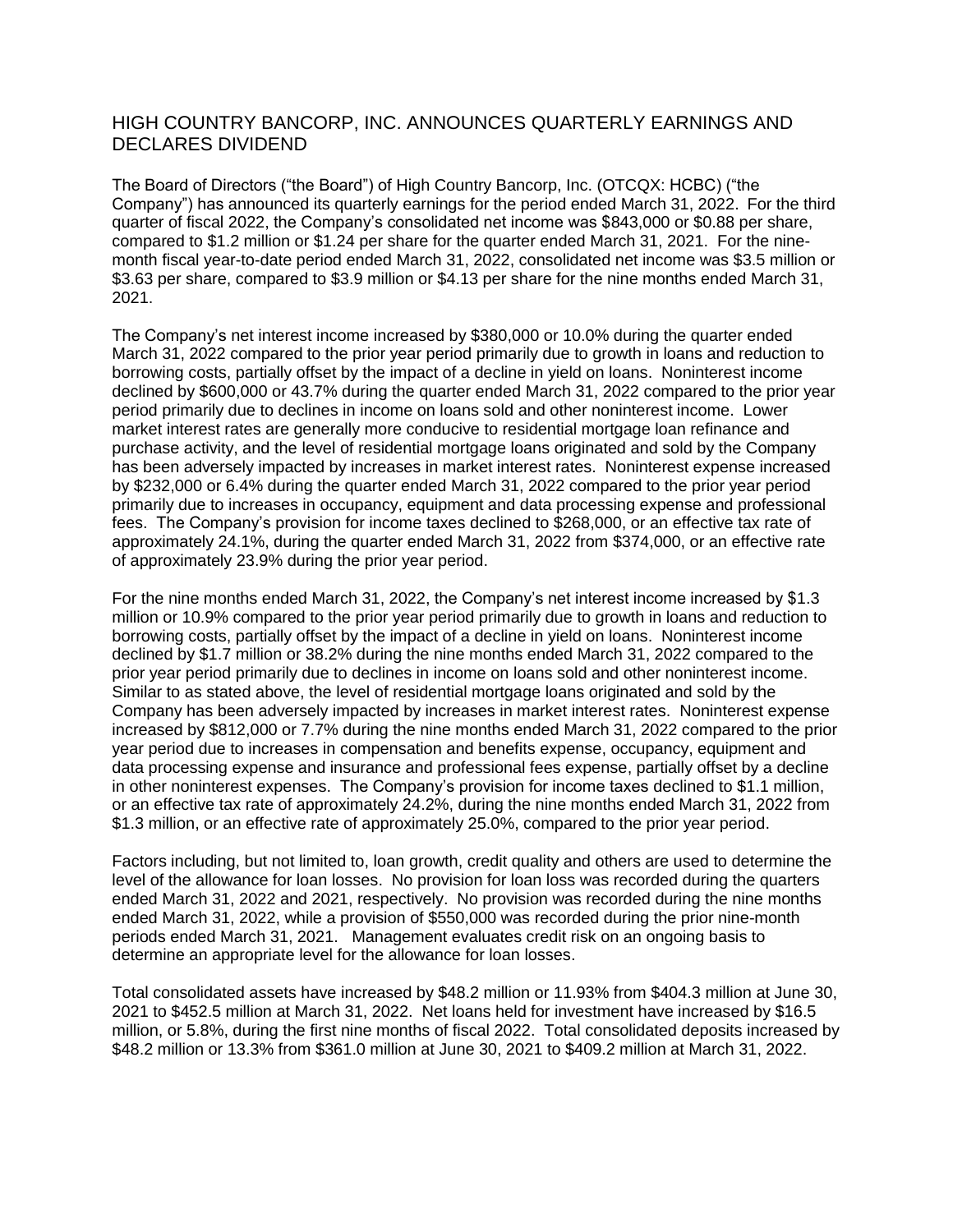On April 21, 2022, the Board declared a cash dividend in the amount of \$0.50 per share to the shareholders of record at the close of business on May 6, 2022, payable on or about May 20, 2022. The Board determined that the payment of a cash dividend was appropriate after consideration of the Company's financial condition and the strength of its core earnings.

High Country Bancorp, Inc. is the holding company for High Country Bank, which conducts business through its main office in Salida, Colorado and branch offices in Salida, Buena Vista, Canon City and Longmont, Colorado. At March 31, 2022, the Company had 1,032,477 shares of common stock issued and outstanding.

This report contains certain forward-looking statements pursuant to the safe harbor provisions of the Private Securities Litigation Reform Act of 1995. Such statements are subject to certain risks and uncertainties including changes in economic conditions in the Company's market area, changes in policies by regulatory agencies, fluctuations in interest rates, loan demand in the Company's market area and competition that could cause actual results to differ materially from historical earnings and those presently anticipated or projected. The Company wishes to caution readers not to place undue reliance on any such forward-looking statements, which reflect management's analysis only as the date made. The Company does not undertake any obligation to publicly revise these forwardlooking statements to reflect events or circumstances that arise after the date of such statements.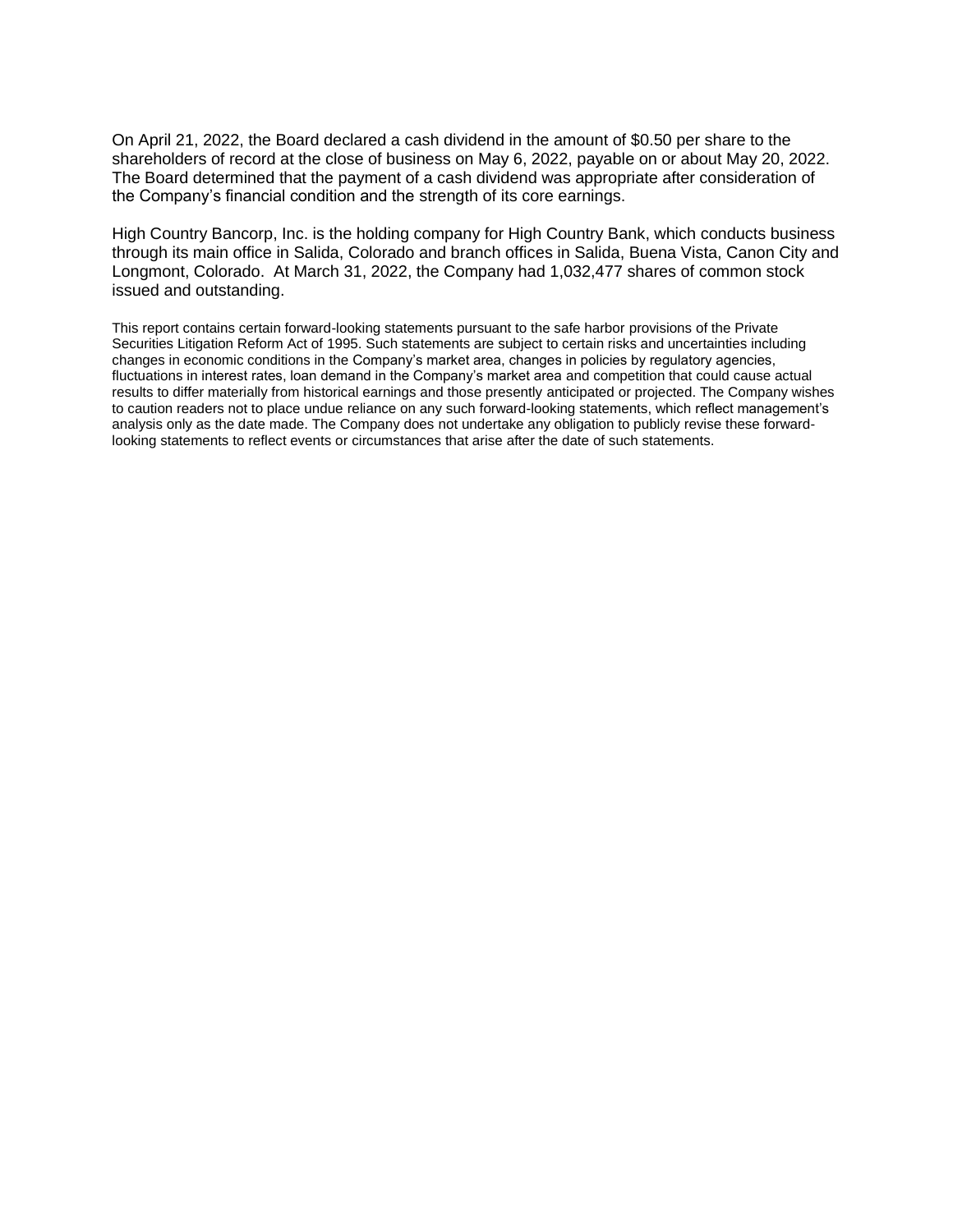## **High Country Bancorp, Inc. Consolidated Statement of Condition**

**(***Unaudited* **)**

**(Rounded to** *thousands, except share data* **)**

|                                                                               | March 31,<br>2022 | June 30,<br>2021         |  |  |
|-------------------------------------------------------------------------------|-------------------|--------------------------|--|--|
| Assets                                                                        |                   |                          |  |  |
| Cash and due from banks                                                       | 6,421,000         | 4,867,000                |  |  |
| Interest-earning demand deposits in banks                                     | 84,688,000        | 58,592,000               |  |  |
| Cash and Equivalents                                                          | 91,109,000        | 63,459,000               |  |  |
| Interest-earning time deposits                                                | 1,244,000         | 1,493,000                |  |  |
| Securities carried at fair value                                              | 41,472,000        | 36,821,000               |  |  |
| Held-to-maturity securities                                                   | 11,000            | 19,000                   |  |  |
| Loans held for sale                                                           | 1,152,000         | 2,344,000                |  |  |
| Loans held for investment, net of allowance for loan losses                   | 299,747,000       | 283,258,000              |  |  |
| Investment in nonmarketable equity securities                                 | 807,000           | 897,000                  |  |  |
| Accrued interest receivable                                                   | 1,130,000         | 1,280,000                |  |  |
| Office and equipment, net                                                     | 7,442,000         | 7,904,000                |  |  |
| Deferred income taxes                                                         | 899,000           | 253,000                  |  |  |
| <b>Bank Owned Life Insurance</b>                                              | 5,865,000         | 5,770,000                |  |  |
| Prepaid expenses and other assets                                             | 1,602,000         | 766,000                  |  |  |
| <b>Total Assets</b>                                                           | 452,480,000       | 404,264,000              |  |  |
| <b>Liabilities and Stockholders' Equity</b><br><b>Liabilities</b><br>Deposits |                   |                          |  |  |
| Non-interest-bearing demand deposits                                          | 138,853,000       | 125,553,000              |  |  |
| Savings, interest-bearing demand and money market                             | 234,814,000       | 200,877,000              |  |  |
| Time                                                                          | 35,541,000        | 34,587,000               |  |  |
| Total deposits                                                                | 409,208,000       | 361,017,000              |  |  |
|                                                                               |                   |                          |  |  |
| <b>Escrow</b> accounts                                                        | 255,000<br>1,000  | 203,000<br>1,000         |  |  |
| Accrued interest payable<br>Accrued income taxes and other liabilities        | 4,764,000         |                          |  |  |
| <b>Total Liabilities</b>                                                      | 414,228,000       | 5,587,000<br>366,808,000 |  |  |
|                                                                               |                   |                          |  |  |
| <b>Stockholders' Equity</b>                                                   |                   |                          |  |  |
| Common stock, par                                                             | 10,000            | 10,000                   |  |  |
| Paid-in capital                                                               | 11,201,000        | 11,007,000               |  |  |
| Company common stock held in subsidiary trust                                 | (1,251,000)       | (1,251,000)              |  |  |
| Accumulated other comprehensive income (loss)                                 | (1,162,000)       | 271,000                  |  |  |
| Retained earnings                                                             | 29,454,000        | 27,419,000               |  |  |
| <b>Total Stockholders' Equity</b>                                             | 38,252,000        | 37,456,000               |  |  |
| <b>Total Liabilities and Stockholders' Equity</b>                             |                   |                          |  |  |